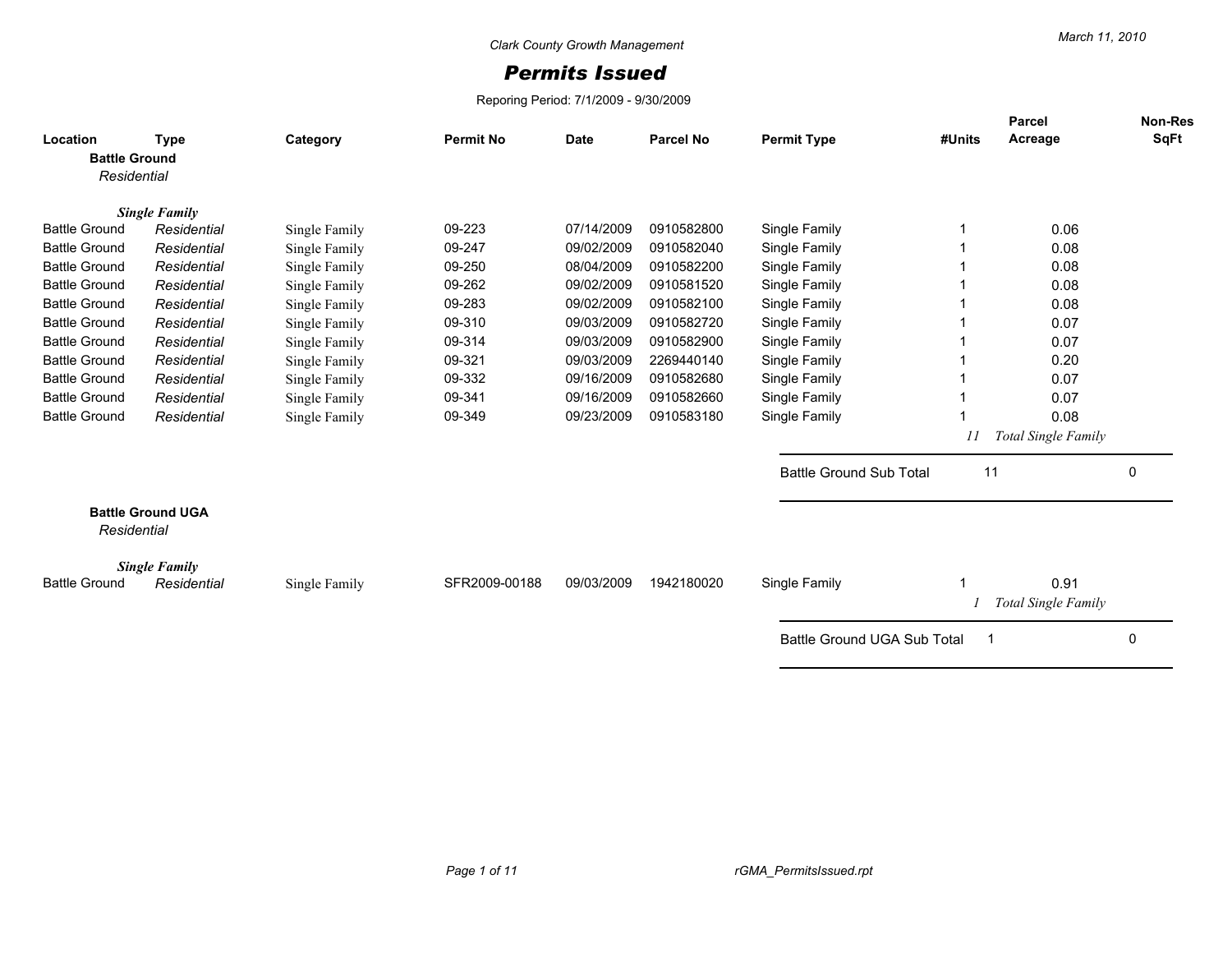| Location | <b>Type</b>              | Category         | <b>Permit No</b> | <b>Date</b> | <b>Parcel No</b> | <b>Permit Type</b>      | #Units                  | <b>Parcel</b><br>Acreage | <b>Non-Res</b><br><b>SqFt</b> |
|----------|--------------------------|------------------|------------------|-------------|------------------|-------------------------|-------------------------|--------------------------|-------------------------------|
|          | Camas<br>Non-Residential |                  |                  |             |                  |                         |                         |                          |                               |
|          |                          |                  |                  |             |                  |                         |                         |                          |                               |
| Camas    | Non-Residential          | Other Commercial | 200900160        | 07/29/2009  | 0910080000       | <b>Other Commercial</b> |                         | 9.33                     | 20,500                        |
|          | Residential              |                  |                  |             |                  |                         |                         |                          |                               |
|          | <b>Multi-Family</b>      |                  |                  |             |                  |                         |                         |                          |                               |
| Camas    | Residential              | Multi-Family     | 200800648        | 07/22/2009  | 1776630560       | Multi-Family            |                         | 0.05                     |                               |
| Camas    | Residential              | Multi-Family     | 200800649        | 07/22/2009  | 1776630580       | Multi-Family            |                         | 0.05                     |                               |
| Camas    | Residential              | Multi-Family     | 200800650        | 07/22/2009  | 1776630600       | Multi-Family            |                         | 0.06                     |                               |
|          |                          |                  |                  |             |                  |                         | $\overline{\mathbf{3}}$ | Total Multi-Family       |                               |
|          | <b>Single Family</b>     |                  |                  |             |                  |                         |                         |                          |                               |
| Camas    | Residential              | Single Family    | 10000001         | 09/01/2009  | 1776631240       | Single Family           |                         | 0.05                     |                               |
| Camas    | Residential              | Single Family    | 20000002         | 09/22/2009  | 1248172800       | Single Family           |                         | 0.25                     |                               |
| Camas    | Residential              | Single Family    | 200800647        | 07/22/2009  | 1776630540       | Single Family           |                         | 0.07                     |                               |
| Camas    | Residential              | Single Family    | 200900003        | 08/06/2009  | 1271470320       | Single Family           |                         | 0.14                     |                               |
| Camas    | Residential              | Single Family    | 200900180        | 07/15/2009  | 1248173540       | Single Family           |                         | 0.24                     |                               |
| Camas    | Residential              | Single Family    | 200900205        | 07/10/2009  | 1759330020       | Single Family           |                         | 0.12                     |                               |
| Camas    | Residential              | Single Family    | 200900221        | 07/10/2009  | 1277440100       | Single Family           |                         | 0.28                     |                               |
| Camas    | Residential              | Single Family    | 200900223        | 07/01/2009  | 0849210380       | Single Family           |                         | 0.49                     |                               |
| Camas    | Residential              | Single Family    | 200900262        | 07/07/2009  | 1248172740       | Single Family           |                         | 0.29                     |                               |
| Camas    | Residential              | Single Family    | 200900273        | 08/12/2009  | 1271470200       | Single Family           |                         | 0.15                     |                               |
| Camas    | Residential              | Single Family    | 200900278        | 07/10/2009  | 0922325660       | Single Family           |                         | 0.77                     |                               |
| Camas    | Residential              | Single Family    | 200900287        | 08/05/2009  | 1248173840       | Single Family           |                         | 0.29                     |                               |
| Camas    | Residential              | Single Family    | 200900330        | 08/18/2009  | 1759560220       | Single Family           |                         | 0.20                     |                               |
| Camas    | Residential              | Single Family    | 200900358        | 09/01/2009  | 1776631280       | Single Family           |                         | 0.12                     |                               |
| Camas    | Residential              | Single Family    | 200900359        | 09/01/2009  | 1776631200       | Single Family           |                         | 0.11                     |                               |
| Camas    | Residential              | Single Family    | 200900360        | 09/01/2009  | 1776631240       | Single Family           |                         | 0.05                     |                               |
| Camas    | Residential              | Single Family    | 30000003         | 09/25/2009  | 0819583180       | Single Family           |                         | 0.48                     |                               |
| Camas    | Residential              | Single Family    | 40000004         | 09/25/2009  | 0819582820       | Single Family           |                         | 0.65                     |                               |
| Camas    | Residential              | Single Family    | 50000005         | 09/25/2009  | 0819582780       | Single Family           |                         | 0.54                     |                               |
|          |                          |                  |                  |             |                  |                         | 19                      | Total Single Family      |                               |
|          |                          |                  |                  |             |                  | Camas Sub Total         | 22                      |                          | 20,500                        |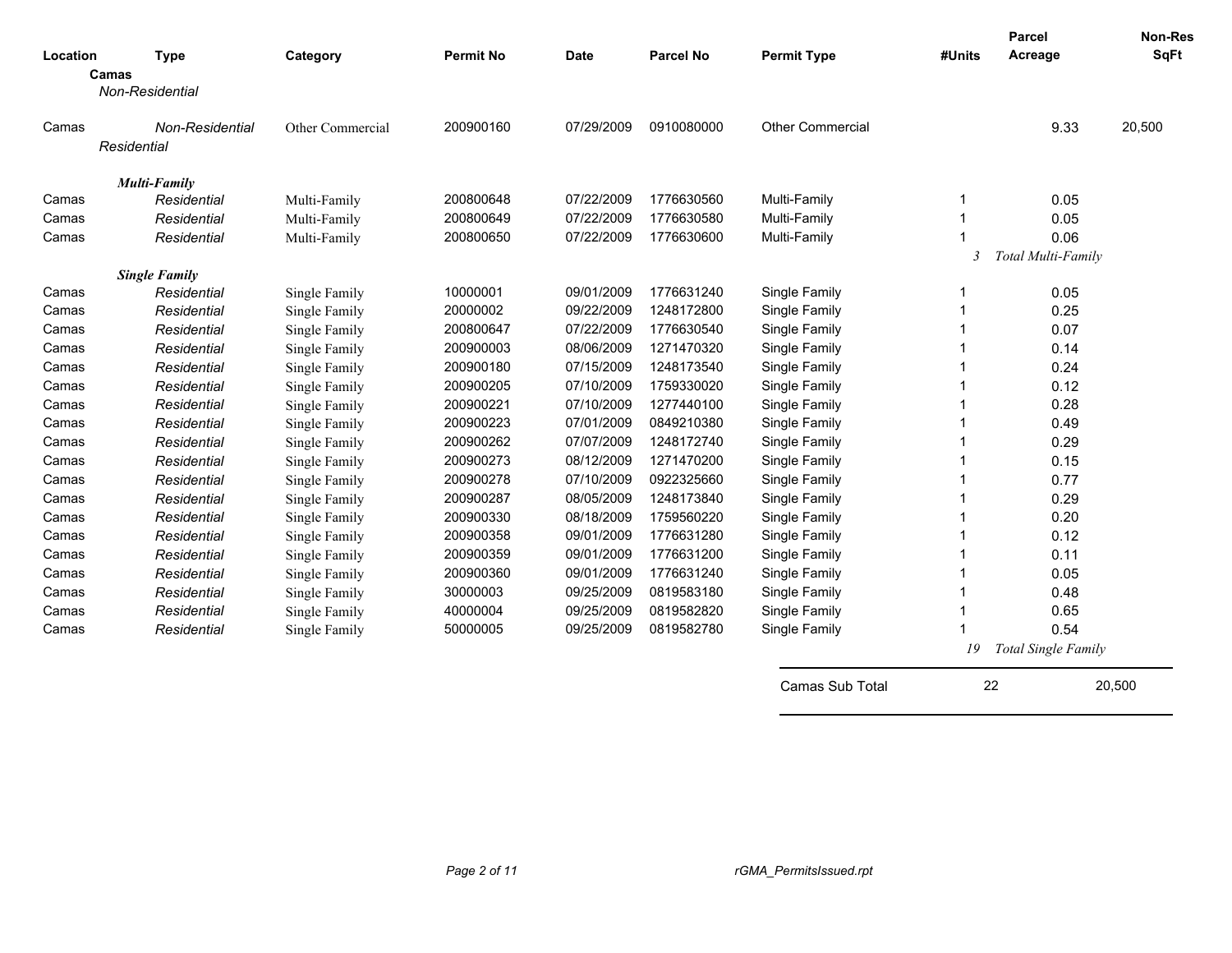| Location<br><b>La Center</b> | Type<br>Residential  | Category      | <b>Permit No</b> | <b>Date</b> | <b>Parcel No</b> | <b>Permit Type</b>  | #Units | Parcel<br>Acreage     | <b>Non-Res</b><br>SqFt |
|------------------------------|----------------------|---------------|------------------|-------------|------------------|---------------------|--------|-----------------------|------------------------|
|                              | <b>Single Family</b> |               |                  |             |                  |                     |        |                       |                        |
| La Center                    | Residential          | Single Family | RN09816          | 09/01/2009  | 2588941040       | Single Family       |        | 0.18                  |                        |
| La Center                    | Residential          | Single Family | RN09817          | 09/01/2009  | 2588941080       | Single Family       |        | 0.17                  |                        |
| La Center                    | Residential          | Single Family | RN09818          | 09/01/2009  | 2588940840       | Single Family       |        | 0.18                  |                        |
|                              |                      |               |                  |             |                  |                     |        | 3 Total Single Family |                        |
|                              |                      |               |                  |             |                  | La Center Sub Total | 3      |                       | 0                      |
|                              |                      |               |                  |             |                  |                     |        |                       |                        |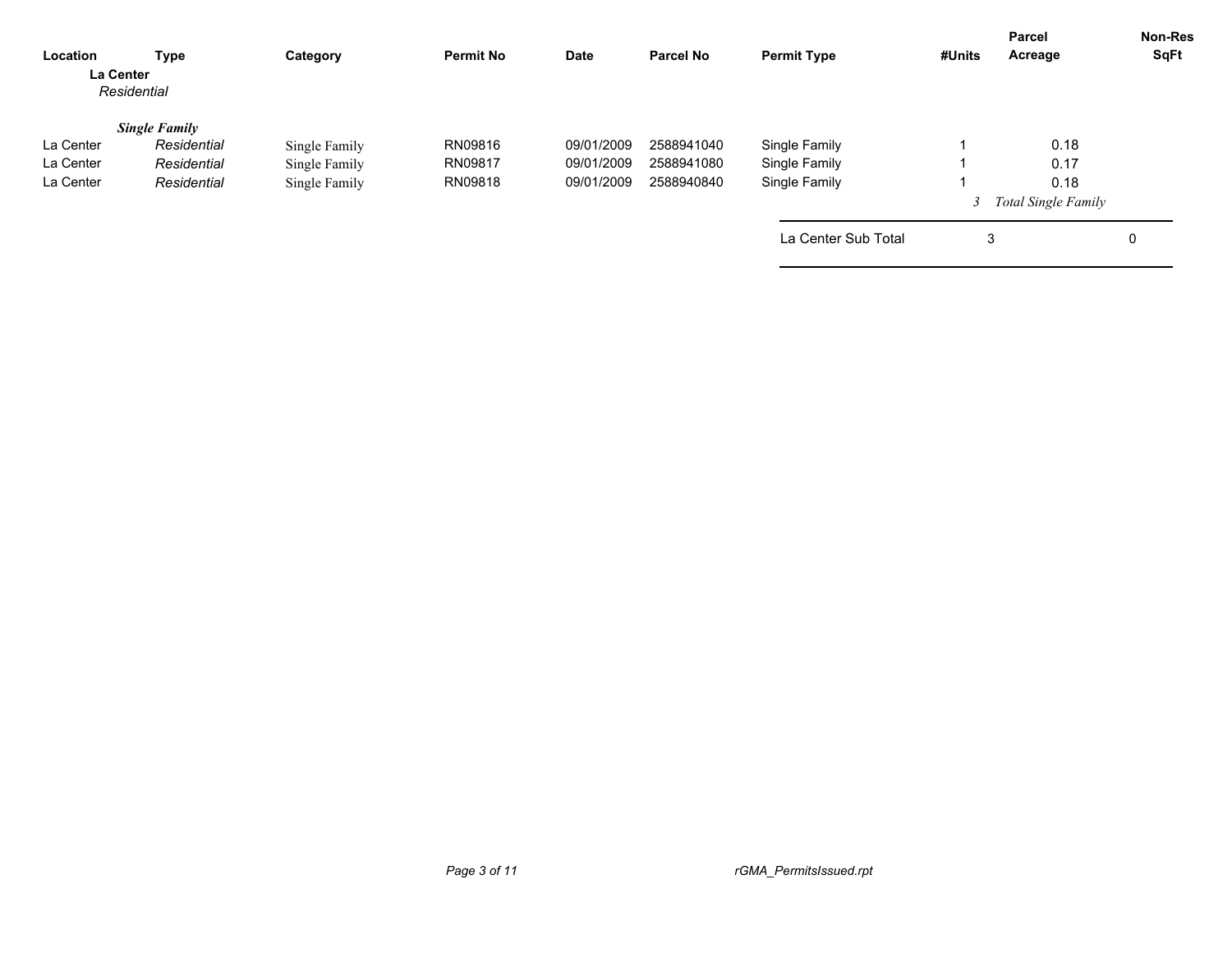| Location<br>Ridgefield | Type<br>Residential  | Category      | <b>Permit No</b> | <b>Date</b> | <b>Parcel No</b> | <b>Permit Type</b>          | #Units | <b>Parcel</b><br>Acreage   | <b>Non-Res</b><br>SqFt |
|------------------------|----------------------|---------------|------------------|-------------|------------------|-----------------------------|--------|----------------------------|------------------------|
|                        |                      |               |                  |             |                  |                             |        |                            |                        |
|                        | <b>Single Family</b> |               |                  |             |                  |                             |        |                            |                        |
| Ridgefield             | Residential          | Single Family | BLD-09-0033      | 07/28/2009  | 2200322640       | Single Family               |        | 0.30                       |                        |
| Ridgefield             | Residential          | Single Family | BLD-09-0035      | 08/20/2009  | 2160440340       | Single Family               |        | 0.15                       |                        |
| Ridgefield             | Residential          | Single Family | BLD-09-0039      | 08/20/2009  | 2160440320       | Single Family               |        | 0.19                       |                        |
| Ridgefield             | Residential          | Single Family | BLD-09-0041      | 08/20/2009  | 2160440880       | Single Family               |        | 0.13                       |                        |
| Ridgefield             | Residential          | Single Family | BLD-09-0044      | 08/17/2009  | 9860276540       | Single Family               |        | 0.11                       |                        |
| Ridgefield             | Residential          | Single Family | BLD-09-0045      | 08/17/2009  | 9860276530       | Single Family               |        | 0.08                       |                        |
| Ridgefield             | Residential          | Single Family | BLD-09-0046      | 08/17/2009  | 1210610580       | Single Family               |        | 0.50                       |                        |
| Ridgefield             | Residential          | Single Family | BLD-09-0054      | 09/21/2009  | 9860276570       | Single Family               |        | 0.10                       |                        |
| Ridgefield             | Residential          | Single Family | BLD-09-0056      | 09/23/2009  | 0683181500       | Single Family               |        | 0.21                       |                        |
|                        |                      |               |                  |             |                  |                             | 9      | <b>Total Single Family</b> |                        |
|                        |                      |               |                  |             |                  | <b>Ridgefield Sub Total</b> | 9      |                            | 0                      |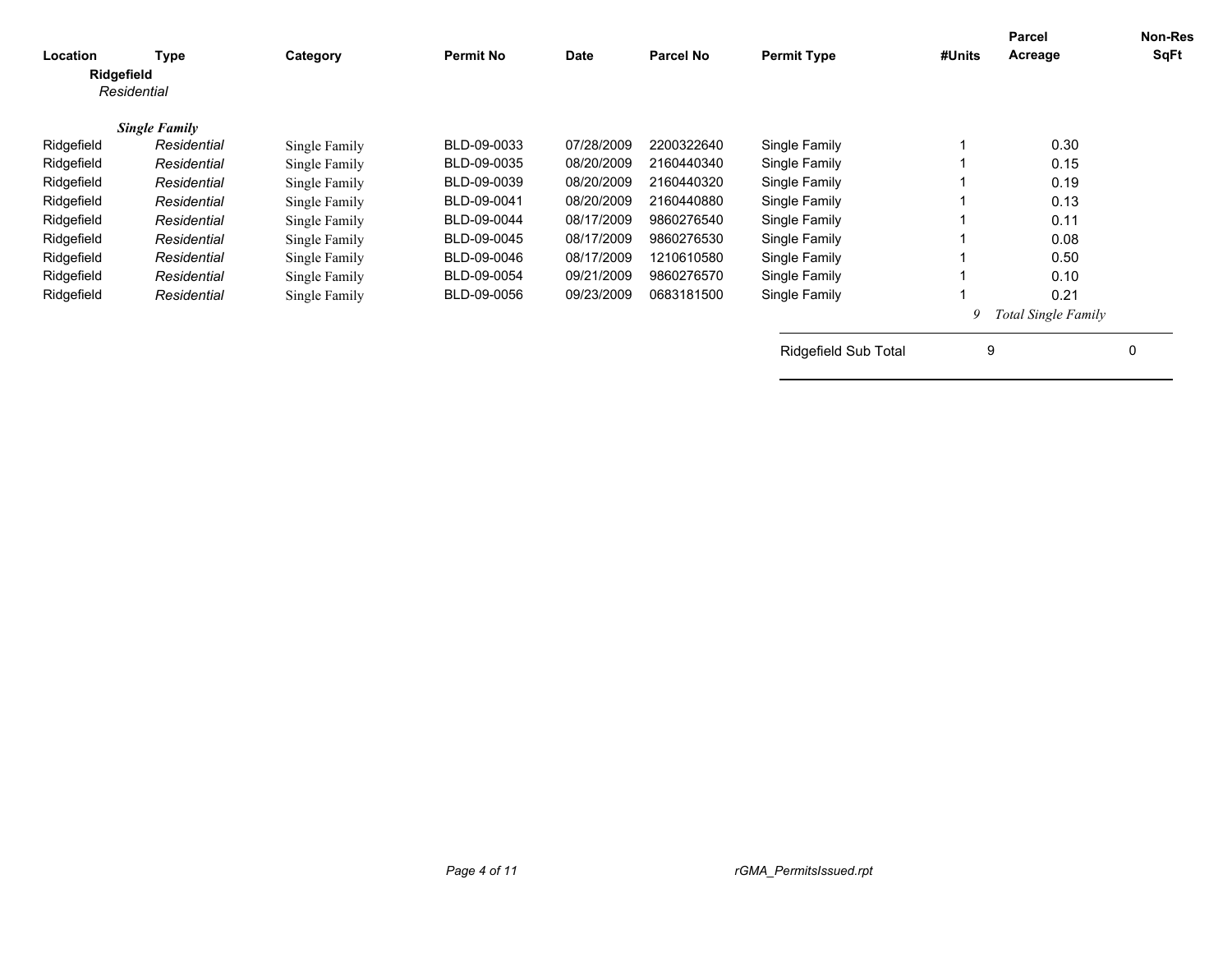|                        |                                     |               |                  |             |                  |                                |                         | <b>Parcel</b>      | Non-Res     |
|------------------------|-------------------------------------|---------------|------------------|-------------|------------------|--------------------------------|-------------------------|--------------------|-------------|
| Location               | Type                                | Category      | <b>Permit No</b> | <b>Date</b> | <b>Parcel No</b> | <b>Permit Type</b>             | #Units                  | Acreage            | <b>SqFt</b> |
| <b>Vancouver</b>       |                                     |               |                  |             |                  |                                |                         |                    |             |
|                        | Residential                         |               |                  |             |                  |                                |                         |                    |             |
|                        |                                     |               |                  |             |                  |                                |                         |                    |             |
|                        | <b>Multi-Family</b>                 |               |                  |             |                  |                                |                         |                    |             |
| Vancouver              | Residential                         | Duplex        | SFR2009-00052    | 07/20/2009  | 0293780070       | Duplex                         | $\overline{2}$          | 2.31               |             |
| Vancouver              | Residential                         | Multi-Family  | MFR2009-00163    | 07/20/2009  | 1766010000       | Multi-Family                   | 36                      | 0.02               |             |
| Vancouver              | Residential                         | Multi-Family  | SFR2009-00051    | 07/07/2009  | 1623830060       | Multi-Family                   | -1                      | 0.11               |             |
|                        |                                     |               |                  |             |                  |                                | 39                      | Total Multi-Family |             |
| Vancouver              | <b>Single Family</b><br>Residential |               | SFR2008-00189    | 08/18/2009  | 1772350440       |                                | -1                      | 0.08               |             |
|                        |                                     | Single Family | SFR2008-00334    | 07/27/2009  | 1637181260       | Single Family<br>Single Family | $\overline{1}$          | 0.08               |             |
| Vancouver<br>Vancouver | Residential<br>Residential          | Single Family | SFR2008-00335    | 07/27/2009  | 1637181280       | Single Family                  | $\overline{1}$          | 0.08               |             |
| Vancouver              |                                     | Single Family | SFR2009-00013    | 07/21/2009  | 1772350540       |                                | $\overline{1}$          |                    |             |
|                        | Residential                         | Single Family |                  |             | 1772350520       | Single Family                  | $\overline{1}$          | 0.10               |             |
| Vancouver              | Residential                         | Single Family | SFR2009-00014    | 08/04/2009  |                  | Single Family                  | $\overline{1}$          | 0.08               |             |
| Vancouver              | Residential                         | Single Family | SFR2009-00025    | 08/07/2009  | 1649240280       | Single Family                  |                         | 0.17               |             |
| Vancouver              | Residential                         | Single Family | SFR2009-00030    | 08/27/2009  | 1266940060       | Single Family                  | $\overline{1}$          | 0.19               |             |
| Vancouver              | Residential                         | Single Family | SFR2009-00041    | 08/13/2009  | 1110290680       | Single Family                  | $\overline{1}$          | 0.89               |             |
| Vancouver              | Residential                         | Single Family | SFR2009-00043    | 07/13/2009  | 1099360100       | Single Family                  | $\overline{\mathbf{1}}$ | 0.13               |             |
| Vancouver              | Residential                         | Single Family | SFR2009-00050    | 08/06/2009  | 0339300000       | Single Family                  | $\overline{1}$          | 0.11               |             |
| Vancouver              | Residential                         | Single Family | SFR2009-00055    | 09/11/2009  | 1102800320       | Single Family                  | $\overline{1}$          | 0.18               |             |
| Vancouver              | Residential                         | Single Family | SFR2009-00059    | 08/10/2009  | 1102800200       | Single Family                  | $\overline{1}$          | 0.15               |             |
| Vancouver              | Residential                         | Single Family | SFR2009-00064    | 07/01/2009  | 1772580230       | Single Family                  | $\overline{1}$          | 0.42               |             |
| Vancouver              | Residential                         | Single Family | SFR2009-00065    | 07/06/2009  | 1642850090       | Single Family                  | $\overline{1}$          | 0.13               |             |
| Vancouver              | Residential                         | Single Family | SFR2009-00069    | 07/01/2009  | 1626720240       | Single Family                  | $\overline{1}$          | 0.35               |             |
| Vancouver              | Residential                         | Single Family | SFR2009-00070    | 07/01/2009  | 1626720260       | Single Family                  | $\overline{1}$          | 0.23               |             |
| Vancouver              | Residential                         | Single Family | SFR2009-00071    | 07/07/2009  | 1627071540       | Single Family                  | $\overline{1}$          | 0.10               |             |
| Vancouver              | Residential                         | Single Family | SFR2009-00072    | 07/14/2009  | 1627071580       | Single Family                  | $\overline{1}$          | 0.10               |             |
| Vancouver              | Residential                         | Single Family | SFR2009-00073    | 07/28/2009  | 1095839580       | Single Family                  | $\overline{1}$          | 0.16               |             |
| Vancouver              | Residential                         | Single Family | SFR2009-00074    | 07/21/2009  | 1642850080       | Single Family                  | $\overline{1}$          | 0.09               |             |
| Vancouver              | Residential                         | Single Family | SFR2009-00075    | 07/22/2009  | 1668310000       | Single Family                  | $\overline{1}$          | 0.23               |             |
| Vancouver              | Residential                         | Single Family | SFR2009-00076    | 08/03/2009  | 1101850110       | Single Family                  | $\overline{1}$          | 0.13               |             |
| Vancouver              | Residential                         | Single Family | SFR2009-00078    | 07/08/2009  | 1623780720       | Single Family                  | $\overline{1}$          | 0.11               |             |
| Vancouver              | Residential                         | Single Family | SFR2009-00079    | 07/20/2009  | 1097301160       | Single Family                  | $\overline{1}$          | 0.09               |             |
| Vancouver              | Residential                         | Single Family | SFR2009-00080    | 08/07/2009  | 1649150240       | Single Family                  | $\overline{1}$          | 0.15               |             |
| Vancouver              | Residential                         | Single Family | SFR2009-00081    | 08/24/2009  | 1097300220       | Single Family                  | 1                       | 0.10               |             |
| Vancouver              | Residential                         | Single Family | SFR2009-00082    | 08/24/2009  | 1097300360       | Single Family                  | $\overline{1}$          | 0.11               |             |
| Vancouver              | Residential                         | Single Family | SFR2009-00083    | 08/03/2009  | 1099360560       | Single Family                  | -1                      | 0.12               |             |
| Vancouver              | Residential                         | Single Family | SFR2009-00084    | 08/24/2009  | 1097300260       | Single Family                  | $\overline{1}$          | 0.15               |             |
| Vancouver              | Residential                         | Single Family | SFR2009-00085    | 08/21/2009  | 1649150120       | Single Family                  | -1                      | 0.14               |             |
| Vancouver              | Residential                         | Single Family | SFR2009-00086    | 08/25/2009  | 9860265290       | Single Family                  | $\overline{1}$          | 0.07               |             |
| Vancouver              | Residential                         | Single Family | SFR2009-00087    | 08/25/2009  | 9860265300       | Single Family                  | 1                       | 0.07               |             |
|                        |                                     |               |                  |             |                  |                                |                         |                    |             |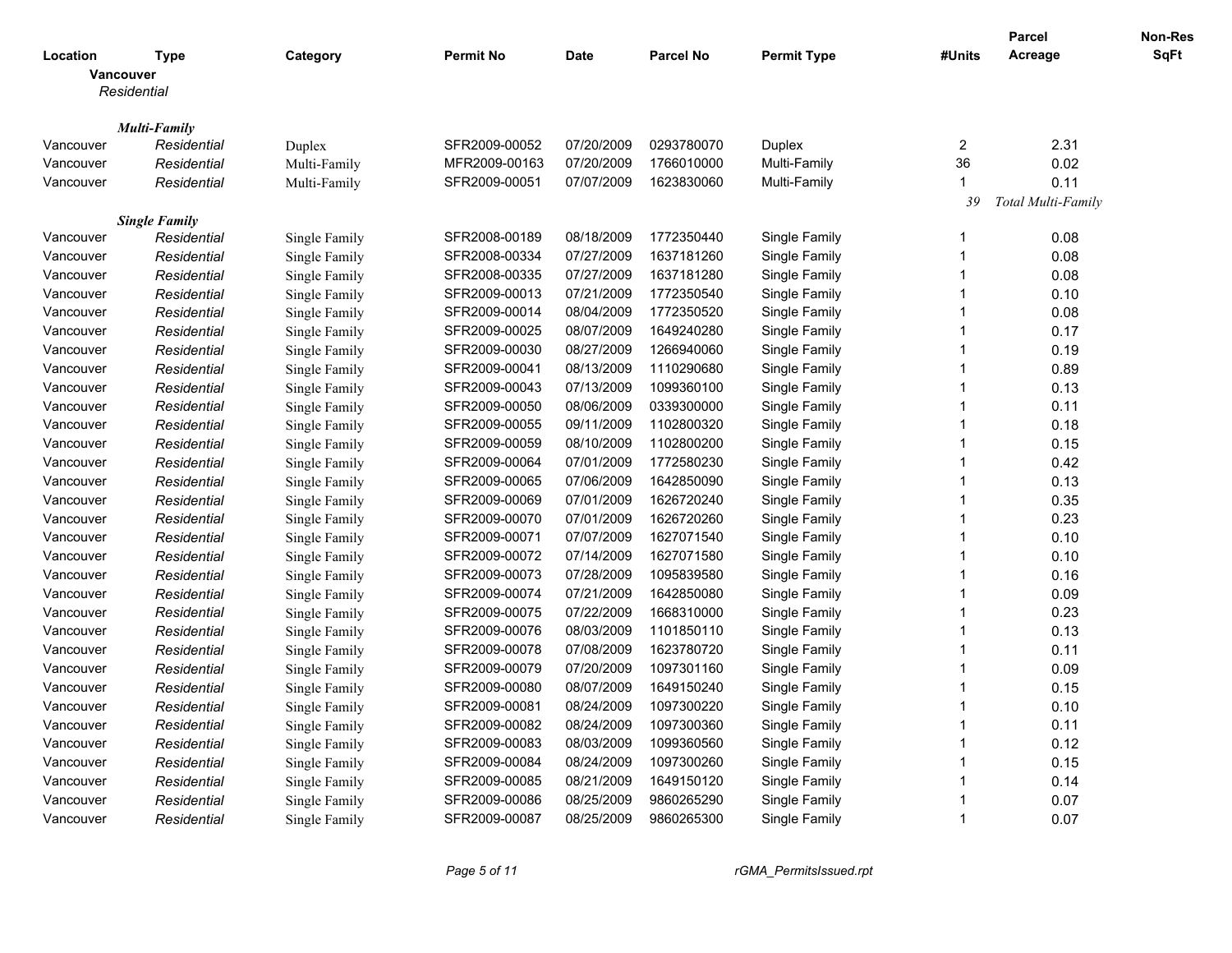| <b>SqFt</b><br>Acreage<br><b>Permit No</b><br>Parcel No<br><b>Permit Type</b><br>Location<br><b>Type</b><br>Category<br><b>Date</b><br>#Units<br><b>Vancouver</b><br>Residential<br><b>Single Family</b><br>Vancouver<br>SFR2009-00088<br>08/25/2009<br>9860265310<br>Single Family<br>0.07<br>Residential<br>Single Family<br>-1<br>Residential<br>09/01/2009<br>1101850070<br>0.14<br>Vancouver<br>Single Family<br>SFR2009-00089<br>Single Family<br>$\mathbf 1$<br>09/04/2009<br>0352590000<br>$\mathbf{1}$<br>0.12<br>Vancouver<br>Residential<br>Single Family<br>SFR2009-00090<br>Single Family<br>SFR2009-00091<br>09/24/2009<br>1623440230<br>$\mathbf{1}$<br>0.13<br>Residential<br>Single Family<br>Single Family<br>Vancouver<br>09/24/2009<br>1623440240<br>$\mathbf{1}$<br>0.09<br>Vancouver<br>Residential<br>Single Family<br>SFR2009-00092<br>Single Family<br>SFR2009-00094<br>09/09/2009<br>1626720070<br>0.12<br>Vancouver<br>Residential<br>Single Family<br>Single Family<br>$\mathbf 1$<br>09/09/2009<br>1626720150<br>$\mathbf{1}$<br>0.14<br>Vancouver<br>Residential<br>SFR2009-00095<br>Single Family<br>Single Family<br>SFR2009-00096<br>09/10/2009<br>1623690260<br>$\mathbf{1}$<br>Single Family<br>0.09<br>Vancouver<br>Residential<br>Single Family<br>09/10/2009<br>1623690080<br>$\mathbf{1}$<br>Vancouver<br>SFR2009-00097<br>Single Family<br>0.11<br>Residential<br>Single Family<br>1095830900<br>0.90<br>Residential<br>SFR2009-00098<br>09/25/2009<br>Single Family<br>$\mathbf{1}$<br>Vancouver<br>Single Family<br>09/17/2009<br>SFR2009-00099<br>1494590140<br>Single Family<br>$\mathbf{1}$<br>0.06<br>Vancouver<br>Residential<br>Single Family<br>SFR2009-00100<br>09/17/2009<br>1494590100<br>$\mathbf{1}$<br>0.12<br>Vancouver<br>Residential<br>Single Family<br>Single Family<br>1494590020<br>0.20<br>SFR2009-00101<br>09/21/2009<br>Single Family<br>$\mathbf{1}$<br>Vancouver<br>Residential<br>Single Family<br>09/17/2009<br>1494590120<br>Residential<br>SFR2009-00102<br>Single Family<br>$\mathbf{1}$<br>0.12<br>Vancouver<br>Single Family<br>SFR2009-00103<br>09/17/2009<br>1494590080<br>Single Family<br>$\mathbf{1}$<br>0.12<br>Vancouver<br>Residential<br>Single Family<br>SFR2009-00104<br>09/17/2009<br>1494590060<br>$\mathbf{1}$<br>0.12<br>Residential<br>Single Family<br>Vancouver<br>Single Family<br>09/21/2009<br>1494590040<br>$\overline{1}$<br>0.06<br>Residential<br>SFR2009-00105<br>Single Family<br>Vancouver<br>Single Family<br>0.06<br>SFR2009-00112<br>09/28/2009<br>1668580050<br>Single Family<br>$\overline{1}$<br>Vancouver<br>Residential<br>Single Family<br>Total Single Family<br>50<br>Vancouver Sub Total<br>89<br>0<br><b>Vancouver UGA</b><br>Residential<br><b>Single Family</b><br>0.14<br>Vancouver UC<br>Residential<br>Single Family<br>SFR2009-00013<br>07/01/2009<br>1195750050<br>Single Family<br>$\mathbf{1}$<br>0.13<br>Vancouver UC<br>Residential<br>Single Family<br>SFR2009-00018<br>07/17/2009<br>1195750200<br>Single Family<br>$\mathbf{1}$<br>0.14<br>Vancouver UC<br>Single Family<br>SFR2009-00019<br>08/26/2009<br>1195750220<br>Single Family<br>$\mathbf{1}$<br>Residential<br>07/17/2009<br>1195750080<br>0.12<br>Vancouver UC<br>Residential<br>Single Family<br>SFR2009-00023<br>Single Family<br>$\mathbf{1}$<br>Vancouver UC<br>Residential<br>SFR2009-00027<br>08/18/2009<br>1195750340<br>Single Family<br>$\mathbf 1$<br>0.12<br>Single Family<br>09/23/2009<br>1195750420<br>0.12<br>Vancouver UC<br>Residential<br>SFR2009-00028<br>Single Family<br>$\mathbf 1$<br>Single Family<br>09/01/2009<br>Vancouver UC<br>SFR2009-00033<br>1195750190<br>Single Family<br>$\mathbf 1$<br>0.13<br>Residential<br>Single Family<br>08/18/2009<br>Vancouver UC<br>Residential<br>SFR2009-00034<br>1195750270<br>Single Family<br>$\mathbf 1$<br>0.12<br>Single Family<br>07/17/2009<br>1195750350<br>0.12<br>Vancouver UC<br>Residential<br>Single Family<br>SFR2009-00043<br>Single Family<br>$\mathbf 1$ |              |             |               |               |            |            |               |             | <b>Parcel</b> | Non-Res |
|---------------------------------------------------------------------------------------------------------------------------------------------------------------------------------------------------------------------------------------------------------------------------------------------------------------------------------------------------------------------------------------------------------------------------------------------------------------------------------------------------------------------------------------------------------------------------------------------------------------------------------------------------------------------------------------------------------------------------------------------------------------------------------------------------------------------------------------------------------------------------------------------------------------------------------------------------------------------------------------------------------------------------------------------------------------------------------------------------------------------------------------------------------------------------------------------------------------------------------------------------------------------------------------------------------------------------------------------------------------------------------------------------------------------------------------------------------------------------------------------------------------------------------------------------------------------------------------------------------------------------------------------------------------------------------------------------------------------------------------------------------------------------------------------------------------------------------------------------------------------------------------------------------------------------------------------------------------------------------------------------------------------------------------------------------------------------------------------------------------------------------------------------------------------------------------------------------------------------------------------------------------------------------------------------------------------------------------------------------------------------------------------------------------------------------------------------------------------------------------------------------------------------------------------------------------------------------------------------------------------------------------------------------------------------------------------------------------------------------------------------------------------------------------------------------------------------------------------------------------------------------------------------------------------------------------------------------------------------------------------------------------------------------------------------------------------------------------------------------------------------------------------------------------------------------------------------------------------------------------------------------------------------------------------------------------------------------------------------------------------------------------------------------------------------------------------------------------------------------------------------------------------------------------------------------------------------------------------------------------------------------------------------------------------------------------------------------------------------------------------------------------------------------------------------------------------------------------------------------------------------------------------------------------------------------------------------------------------------------------------------------------------------------------|--------------|-------------|---------------|---------------|------------|------------|---------------|-------------|---------------|---------|
|                                                                                                                                                                                                                                                                                                                                                                                                                                                                                                                                                                                                                                                                                                                                                                                                                                                                                                                                                                                                                                                                                                                                                                                                                                                                                                                                                                                                                                                                                                                                                                                                                                                                                                                                                                                                                                                                                                                                                                                                                                                                                                                                                                                                                                                                                                                                                                                                                                                                                                                                                                                                                                                                                                                                                                                                                                                                                                                                                                                                                                                                                                                                                                                                                                                                                                                                                                                                                                                                                                                                                                                                                                                                                                                                                                                                                                                                                                                                                                                                                                       |              |             |               |               |            |            |               |             |               |         |
|                                                                                                                                                                                                                                                                                                                                                                                                                                                                                                                                                                                                                                                                                                                                                                                                                                                                                                                                                                                                                                                                                                                                                                                                                                                                                                                                                                                                                                                                                                                                                                                                                                                                                                                                                                                                                                                                                                                                                                                                                                                                                                                                                                                                                                                                                                                                                                                                                                                                                                                                                                                                                                                                                                                                                                                                                                                                                                                                                                                                                                                                                                                                                                                                                                                                                                                                                                                                                                                                                                                                                                                                                                                                                                                                                                                                                                                                                                                                                                                                                                       |              |             |               |               |            |            |               |             |               |         |
|                                                                                                                                                                                                                                                                                                                                                                                                                                                                                                                                                                                                                                                                                                                                                                                                                                                                                                                                                                                                                                                                                                                                                                                                                                                                                                                                                                                                                                                                                                                                                                                                                                                                                                                                                                                                                                                                                                                                                                                                                                                                                                                                                                                                                                                                                                                                                                                                                                                                                                                                                                                                                                                                                                                                                                                                                                                                                                                                                                                                                                                                                                                                                                                                                                                                                                                                                                                                                                                                                                                                                                                                                                                                                                                                                                                                                                                                                                                                                                                                                                       |              |             |               |               |            |            |               |             |               |         |
|                                                                                                                                                                                                                                                                                                                                                                                                                                                                                                                                                                                                                                                                                                                                                                                                                                                                                                                                                                                                                                                                                                                                                                                                                                                                                                                                                                                                                                                                                                                                                                                                                                                                                                                                                                                                                                                                                                                                                                                                                                                                                                                                                                                                                                                                                                                                                                                                                                                                                                                                                                                                                                                                                                                                                                                                                                                                                                                                                                                                                                                                                                                                                                                                                                                                                                                                                                                                                                                                                                                                                                                                                                                                                                                                                                                                                                                                                                                                                                                                                                       |              |             |               |               |            |            |               |             |               |         |
|                                                                                                                                                                                                                                                                                                                                                                                                                                                                                                                                                                                                                                                                                                                                                                                                                                                                                                                                                                                                                                                                                                                                                                                                                                                                                                                                                                                                                                                                                                                                                                                                                                                                                                                                                                                                                                                                                                                                                                                                                                                                                                                                                                                                                                                                                                                                                                                                                                                                                                                                                                                                                                                                                                                                                                                                                                                                                                                                                                                                                                                                                                                                                                                                                                                                                                                                                                                                                                                                                                                                                                                                                                                                                                                                                                                                                                                                                                                                                                                                                                       |              |             |               |               |            |            |               |             |               |         |
|                                                                                                                                                                                                                                                                                                                                                                                                                                                                                                                                                                                                                                                                                                                                                                                                                                                                                                                                                                                                                                                                                                                                                                                                                                                                                                                                                                                                                                                                                                                                                                                                                                                                                                                                                                                                                                                                                                                                                                                                                                                                                                                                                                                                                                                                                                                                                                                                                                                                                                                                                                                                                                                                                                                                                                                                                                                                                                                                                                                                                                                                                                                                                                                                                                                                                                                                                                                                                                                                                                                                                                                                                                                                                                                                                                                                                                                                                                                                                                                                                                       |              |             |               |               |            |            |               |             |               |         |
|                                                                                                                                                                                                                                                                                                                                                                                                                                                                                                                                                                                                                                                                                                                                                                                                                                                                                                                                                                                                                                                                                                                                                                                                                                                                                                                                                                                                                                                                                                                                                                                                                                                                                                                                                                                                                                                                                                                                                                                                                                                                                                                                                                                                                                                                                                                                                                                                                                                                                                                                                                                                                                                                                                                                                                                                                                                                                                                                                                                                                                                                                                                                                                                                                                                                                                                                                                                                                                                                                                                                                                                                                                                                                                                                                                                                                                                                                                                                                                                                                                       |              |             |               |               |            |            |               |             |               |         |
|                                                                                                                                                                                                                                                                                                                                                                                                                                                                                                                                                                                                                                                                                                                                                                                                                                                                                                                                                                                                                                                                                                                                                                                                                                                                                                                                                                                                                                                                                                                                                                                                                                                                                                                                                                                                                                                                                                                                                                                                                                                                                                                                                                                                                                                                                                                                                                                                                                                                                                                                                                                                                                                                                                                                                                                                                                                                                                                                                                                                                                                                                                                                                                                                                                                                                                                                                                                                                                                                                                                                                                                                                                                                                                                                                                                                                                                                                                                                                                                                                                       |              |             |               |               |            |            |               |             |               |         |
|                                                                                                                                                                                                                                                                                                                                                                                                                                                                                                                                                                                                                                                                                                                                                                                                                                                                                                                                                                                                                                                                                                                                                                                                                                                                                                                                                                                                                                                                                                                                                                                                                                                                                                                                                                                                                                                                                                                                                                                                                                                                                                                                                                                                                                                                                                                                                                                                                                                                                                                                                                                                                                                                                                                                                                                                                                                                                                                                                                                                                                                                                                                                                                                                                                                                                                                                                                                                                                                                                                                                                                                                                                                                                                                                                                                                                                                                                                                                                                                                                                       |              |             |               |               |            |            |               |             |               |         |
|                                                                                                                                                                                                                                                                                                                                                                                                                                                                                                                                                                                                                                                                                                                                                                                                                                                                                                                                                                                                                                                                                                                                                                                                                                                                                                                                                                                                                                                                                                                                                                                                                                                                                                                                                                                                                                                                                                                                                                                                                                                                                                                                                                                                                                                                                                                                                                                                                                                                                                                                                                                                                                                                                                                                                                                                                                                                                                                                                                                                                                                                                                                                                                                                                                                                                                                                                                                                                                                                                                                                                                                                                                                                                                                                                                                                                                                                                                                                                                                                                                       |              |             |               |               |            |            |               |             |               |         |
|                                                                                                                                                                                                                                                                                                                                                                                                                                                                                                                                                                                                                                                                                                                                                                                                                                                                                                                                                                                                                                                                                                                                                                                                                                                                                                                                                                                                                                                                                                                                                                                                                                                                                                                                                                                                                                                                                                                                                                                                                                                                                                                                                                                                                                                                                                                                                                                                                                                                                                                                                                                                                                                                                                                                                                                                                                                                                                                                                                                                                                                                                                                                                                                                                                                                                                                                                                                                                                                                                                                                                                                                                                                                                                                                                                                                                                                                                                                                                                                                                                       |              |             |               |               |            |            |               |             |               |         |
|                                                                                                                                                                                                                                                                                                                                                                                                                                                                                                                                                                                                                                                                                                                                                                                                                                                                                                                                                                                                                                                                                                                                                                                                                                                                                                                                                                                                                                                                                                                                                                                                                                                                                                                                                                                                                                                                                                                                                                                                                                                                                                                                                                                                                                                                                                                                                                                                                                                                                                                                                                                                                                                                                                                                                                                                                                                                                                                                                                                                                                                                                                                                                                                                                                                                                                                                                                                                                                                                                                                                                                                                                                                                                                                                                                                                                                                                                                                                                                                                                                       |              |             |               |               |            |            |               |             |               |         |
|                                                                                                                                                                                                                                                                                                                                                                                                                                                                                                                                                                                                                                                                                                                                                                                                                                                                                                                                                                                                                                                                                                                                                                                                                                                                                                                                                                                                                                                                                                                                                                                                                                                                                                                                                                                                                                                                                                                                                                                                                                                                                                                                                                                                                                                                                                                                                                                                                                                                                                                                                                                                                                                                                                                                                                                                                                                                                                                                                                                                                                                                                                                                                                                                                                                                                                                                                                                                                                                                                                                                                                                                                                                                                                                                                                                                                                                                                                                                                                                                                                       |              |             |               |               |            |            |               |             |               |         |
|                                                                                                                                                                                                                                                                                                                                                                                                                                                                                                                                                                                                                                                                                                                                                                                                                                                                                                                                                                                                                                                                                                                                                                                                                                                                                                                                                                                                                                                                                                                                                                                                                                                                                                                                                                                                                                                                                                                                                                                                                                                                                                                                                                                                                                                                                                                                                                                                                                                                                                                                                                                                                                                                                                                                                                                                                                                                                                                                                                                                                                                                                                                                                                                                                                                                                                                                                                                                                                                                                                                                                                                                                                                                                                                                                                                                                                                                                                                                                                                                                                       |              |             |               |               |            |            |               |             |               |         |
|                                                                                                                                                                                                                                                                                                                                                                                                                                                                                                                                                                                                                                                                                                                                                                                                                                                                                                                                                                                                                                                                                                                                                                                                                                                                                                                                                                                                                                                                                                                                                                                                                                                                                                                                                                                                                                                                                                                                                                                                                                                                                                                                                                                                                                                                                                                                                                                                                                                                                                                                                                                                                                                                                                                                                                                                                                                                                                                                                                                                                                                                                                                                                                                                                                                                                                                                                                                                                                                                                                                                                                                                                                                                                                                                                                                                                                                                                                                                                                                                                                       |              |             |               |               |            |            |               |             |               |         |
|                                                                                                                                                                                                                                                                                                                                                                                                                                                                                                                                                                                                                                                                                                                                                                                                                                                                                                                                                                                                                                                                                                                                                                                                                                                                                                                                                                                                                                                                                                                                                                                                                                                                                                                                                                                                                                                                                                                                                                                                                                                                                                                                                                                                                                                                                                                                                                                                                                                                                                                                                                                                                                                                                                                                                                                                                                                                                                                                                                                                                                                                                                                                                                                                                                                                                                                                                                                                                                                                                                                                                                                                                                                                                                                                                                                                                                                                                                                                                                                                                                       |              |             |               |               |            |            |               |             |               |         |
|                                                                                                                                                                                                                                                                                                                                                                                                                                                                                                                                                                                                                                                                                                                                                                                                                                                                                                                                                                                                                                                                                                                                                                                                                                                                                                                                                                                                                                                                                                                                                                                                                                                                                                                                                                                                                                                                                                                                                                                                                                                                                                                                                                                                                                                                                                                                                                                                                                                                                                                                                                                                                                                                                                                                                                                                                                                                                                                                                                                                                                                                                                                                                                                                                                                                                                                                                                                                                                                                                                                                                                                                                                                                                                                                                                                                                                                                                                                                                                                                                                       |              |             |               |               |            |            |               |             |               |         |
|                                                                                                                                                                                                                                                                                                                                                                                                                                                                                                                                                                                                                                                                                                                                                                                                                                                                                                                                                                                                                                                                                                                                                                                                                                                                                                                                                                                                                                                                                                                                                                                                                                                                                                                                                                                                                                                                                                                                                                                                                                                                                                                                                                                                                                                                                                                                                                                                                                                                                                                                                                                                                                                                                                                                                                                                                                                                                                                                                                                                                                                                                                                                                                                                                                                                                                                                                                                                                                                                                                                                                                                                                                                                                                                                                                                                                                                                                                                                                                                                                                       |              |             |               |               |            |            |               |             |               |         |
|                                                                                                                                                                                                                                                                                                                                                                                                                                                                                                                                                                                                                                                                                                                                                                                                                                                                                                                                                                                                                                                                                                                                                                                                                                                                                                                                                                                                                                                                                                                                                                                                                                                                                                                                                                                                                                                                                                                                                                                                                                                                                                                                                                                                                                                                                                                                                                                                                                                                                                                                                                                                                                                                                                                                                                                                                                                                                                                                                                                                                                                                                                                                                                                                                                                                                                                                                                                                                                                                                                                                                                                                                                                                                                                                                                                                                                                                                                                                                                                                                                       |              |             |               |               |            |            |               |             |               |         |
|                                                                                                                                                                                                                                                                                                                                                                                                                                                                                                                                                                                                                                                                                                                                                                                                                                                                                                                                                                                                                                                                                                                                                                                                                                                                                                                                                                                                                                                                                                                                                                                                                                                                                                                                                                                                                                                                                                                                                                                                                                                                                                                                                                                                                                                                                                                                                                                                                                                                                                                                                                                                                                                                                                                                                                                                                                                                                                                                                                                                                                                                                                                                                                                                                                                                                                                                                                                                                                                                                                                                                                                                                                                                                                                                                                                                                                                                                                                                                                                                                                       |              |             |               |               |            |            |               |             |               |         |
|                                                                                                                                                                                                                                                                                                                                                                                                                                                                                                                                                                                                                                                                                                                                                                                                                                                                                                                                                                                                                                                                                                                                                                                                                                                                                                                                                                                                                                                                                                                                                                                                                                                                                                                                                                                                                                                                                                                                                                                                                                                                                                                                                                                                                                                                                                                                                                                                                                                                                                                                                                                                                                                                                                                                                                                                                                                                                                                                                                                                                                                                                                                                                                                                                                                                                                                                                                                                                                                                                                                                                                                                                                                                                                                                                                                                                                                                                                                                                                                                                                       |              |             |               |               |            |            |               |             |               |         |
|                                                                                                                                                                                                                                                                                                                                                                                                                                                                                                                                                                                                                                                                                                                                                                                                                                                                                                                                                                                                                                                                                                                                                                                                                                                                                                                                                                                                                                                                                                                                                                                                                                                                                                                                                                                                                                                                                                                                                                                                                                                                                                                                                                                                                                                                                                                                                                                                                                                                                                                                                                                                                                                                                                                                                                                                                                                                                                                                                                                                                                                                                                                                                                                                                                                                                                                                                                                                                                                                                                                                                                                                                                                                                                                                                                                                                                                                                                                                                                                                                                       |              |             |               |               |            |            |               |             |               |         |
|                                                                                                                                                                                                                                                                                                                                                                                                                                                                                                                                                                                                                                                                                                                                                                                                                                                                                                                                                                                                                                                                                                                                                                                                                                                                                                                                                                                                                                                                                                                                                                                                                                                                                                                                                                                                                                                                                                                                                                                                                                                                                                                                                                                                                                                                                                                                                                                                                                                                                                                                                                                                                                                                                                                                                                                                                                                                                                                                                                                                                                                                                                                                                                                                                                                                                                                                                                                                                                                                                                                                                                                                                                                                                                                                                                                                                                                                                                                                                                                                                                       |              |             |               |               |            |            |               |             |               |         |
|                                                                                                                                                                                                                                                                                                                                                                                                                                                                                                                                                                                                                                                                                                                                                                                                                                                                                                                                                                                                                                                                                                                                                                                                                                                                                                                                                                                                                                                                                                                                                                                                                                                                                                                                                                                                                                                                                                                                                                                                                                                                                                                                                                                                                                                                                                                                                                                                                                                                                                                                                                                                                                                                                                                                                                                                                                                                                                                                                                                                                                                                                                                                                                                                                                                                                                                                                                                                                                                                                                                                                                                                                                                                                                                                                                                                                                                                                                                                                                                                                                       |              |             |               |               |            |            |               |             |               |         |
|                                                                                                                                                                                                                                                                                                                                                                                                                                                                                                                                                                                                                                                                                                                                                                                                                                                                                                                                                                                                                                                                                                                                                                                                                                                                                                                                                                                                                                                                                                                                                                                                                                                                                                                                                                                                                                                                                                                                                                                                                                                                                                                                                                                                                                                                                                                                                                                                                                                                                                                                                                                                                                                                                                                                                                                                                                                                                                                                                                                                                                                                                                                                                                                                                                                                                                                                                                                                                                                                                                                                                                                                                                                                                                                                                                                                                                                                                                                                                                                                                                       |              |             |               |               |            |            |               |             |               |         |
|                                                                                                                                                                                                                                                                                                                                                                                                                                                                                                                                                                                                                                                                                                                                                                                                                                                                                                                                                                                                                                                                                                                                                                                                                                                                                                                                                                                                                                                                                                                                                                                                                                                                                                                                                                                                                                                                                                                                                                                                                                                                                                                                                                                                                                                                                                                                                                                                                                                                                                                                                                                                                                                                                                                                                                                                                                                                                                                                                                                                                                                                                                                                                                                                                                                                                                                                                                                                                                                                                                                                                                                                                                                                                                                                                                                                                                                                                                                                                                                                                                       |              |             |               |               |            |            |               |             |               |         |
|                                                                                                                                                                                                                                                                                                                                                                                                                                                                                                                                                                                                                                                                                                                                                                                                                                                                                                                                                                                                                                                                                                                                                                                                                                                                                                                                                                                                                                                                                                                                                                                                                                                                                                                                                                                                                                                                                                                                                                                                                                                                                                                                                                                                                                                                                                                                                                                                                                                                                                                                                                                                                                                                                                                                                                                                                                                                                                                                                                                                                                                                                                                                                                                                                                                                                                                                                                                                                                                                                                                                                                                                                                                                                                                                                                                                                                                                                                                                                                                                                                       |              |             |               |               |            |            |               |             |               |         |
|                                                                                                                                                                                                                                                                                                                                                                                                                                                                                                                                                                                                                                                                                                                                                                                                                                                                                                                                                                                                                                                                                                                                                                                                                                                                                                                                                                                                                                                                                                                                                                                                                                                                                                                                                                                                                                                                                                                                                                                                                                                                                                                                                                                                                                                                                                                                                                                                                                                                                                                                                                                                                                                                                                                                                                                                                                                                                                                                                                                                                                                                                                                                                                                                                                                                                                                                                                                                                                                                                                                                                                                                                                                                                                                                                                                                                                                                                                                                                                                                                                       |              |             |               |               |            |            |               |             |               |         |
|                                                                                                                                                                                                                                                                                                                                                                                                                                                                                                                                                                                                                                                                                                                                                                                                                                                                                                                                                                                                                                                                                                                                                                                                                                                                                                                                                                                                                                                                                                                                                                                                                                                                                                                                                                                                                                                                                                                                                                                                                                                                                                                                                                                                                                                                                                                                                                                                                                                                                                                                                                                                                                                                                                                                                                                                                                                                                                                                                                                                                                                                                                                                                                                                                                                                                                                                                                                                                                                                                                                                                                                                                                                                                                                                                                                                                                                                                                                                                                                                                                       |              |             |               |               |            |            |               |             |               |         |
|                                                                                                                                                                                                                                                                                                                                                                                                                                                                                                                                                                                                                                                                                                                                                                                                                                                                                                                                                                                                                                                                                                                                                                                                                                                                                                                                                                                                                                                                                                                                                                                                                                                                                                                                                                                                                                                                                                                                                                                                                                                                                                                                                                                                                                                                                                                                                                                                                                                                                                                                                                                                                                                                                                                                                                                                                                                                                                                                                                                                                                                                                                                                                                                                                                                                                                                                                                                                                                                                                                                                                                                                                                                                                                                                                                                                                                                                                                                                                                                                                                       |              |             |               |               |            |            |               |             |               |         |
|                                                                                                                                                                                                                                                                                                                                                                                                                                                                                                                                                                                                                                                                                                                                                                                                                                                                                                                                                                                                                                                                                                                                                                                                                                                                                                                                                                                                                                                                                                                                                                                                                                                                                                                                                                                                                                                                                                                                                                                                                                                                                                                                                                                                                                                                                                                                                                                                                                                                                                                                                                                                                                                                                                                                                                                                                                                                                                                                                                                                                                                                                                                                                                                                                                                                                                                                                                                                                                                                                                                                                                                                                                                                                                                                                                                                                                                                                                                                                                                                                                       |              |             |               |               |            |            |               |             |               |         |
|                                                                                                                                                                                                                                                                                                                                                                                                                                                                                                                                                                                                                                                                                                                                                                                                                                                                                                                                                                                                                                                                                                                                                                                                                                                                                                                                                                                                                                                                                                                                                                                                                                                                                                                                                                                                                                                                                                                                                                                                                                                                                                                                                                                                                                                                                                                                                                                                                                                                                                                                                                                                                                                                                                                                                                                                                                                                                                                                                                                                                                                                                                                                                                                                                                                                                                                                                                                                                                                                                                                                                                                                                                                                                                                                                                                                                                                                                                                                                                                                                                       |              |             |               |               |            |            |               |             |               |         |
|                                                                                                                                                                                                                                                                                                                                                                                                                                                                                                                                                                                                                                                                                                                                                                                                                                                                                                                                                                                                                                                                                                                                                                                                                                                                                                                                                                                                                                                                                                                                                                                                                                                                                                                                                                                                                                                                                                                                                                                                                                                                                                                                                                                                                                                                                                                                                                                                                                                                                                                                                                                                                                                                                                                                                                                                                                                                                                                                                                                                                                                                                                                                                                                                                                                                                                                                                                                                                                                                                                                                                                                                                                                                                                                                                                                                                                                                                                                                                                                                                                       |              |             |               |               |            |            |               |             |               |         |
|                                                                                                                                                                                                                                                                                                                                                                                                                                                                                                                                                                                                                                                                                                                                                                                                                                                                                                                                                                                                                                                                                                                                                                                                                                                                                                                                                                                                                                                                                                                                                                                                                                                                                                                                                                                                                                                                                                                                                                                                                                                                                                                                                                                                                                                                                                                                                                                                                                                                                                                                                                                                                                                                                                                                                                                                                                                                                                                                                                                                                                                                                                                                                                                                                                                                                                                                                                                                                                                                                                                                                                                                                                                                                                                                                                                                                                                                                                                                                                                                                                       |              |             |               |               |            |            |               |             |               |         |
|                                                                                                                                                                                                                                                                                                                                                                                                                                                                                                                                                                                                                                                                                                                                                                                                                                                                                                                                                                                                                                                                                                                                                                                                                                                                                                                                                                                                                                                                                                                                                                                                                                                                                                                                                                                                                                                                                                                                                                                                                                                                                                                                                                                                                                                                                                                                                                                                                                                                                                                                                                                                                                                                                                                                                                                                                                                                                                                                                                                                                                                                                                                                                                                                                                                                                                                                                                                                                                                                                                                                                                                                                                                                                                                                                                                                                                                                                                                                                                                                                                       |              |             |               |               |            |            |               |             |               |         |
|                                                                                                                                                                                                                                                                                                                                                                                                                                                                                                                                                                                                                                                                                                                                                                                                                                                                                                                                                                                                                                                                                                                                                                                                                                                                                                                                                                                                                                                                                                                                                                                                                                                                                                                                                                                                                                                                                                                                                                                                                                                                                                                                                                                                                                                                                                                                                                                                                                                                                                                                                                                                                                                                                                                                                                                                                                                                                                                                                                                                                                                                                                                                                                                                                                                                                                                                                                                                                                                                                                                                                                                                                                                                                                                                                                                                                                                                                                                                                                                                                                       |              |             |               |               |            |            |               |             |               |         |
|                                                                                                                                                                                                                                                                                                                                                                                                                                                                                                                                                                                                                                                                                                                                                                                                                                                                                                                                                                                                                                                                                                                                                                                                                                                                                                                                                                                                                                                                                                                                                                                                                                                                                                                                                                                                                                                                                                                                                                                                                                                                                                                                                                                                                                                                                                                                                                                                                                                                                                                                                                                                                                                                                                                                                                                                                                                                                                                                                                                                                                                                                                                                                                                                                                                                                                                                                                                                                                                                                                                                                                                                                                                                                                                                                                                                                                                                                                                                                                                                                                       |              |             |               |               |            |            |               |             |               |         |
|                                                                                                                                                                                                                                                                                                                                                                                                                                                                                                                                                                                                                                                                                                                                                                                                                                                                                                                                                                                                                                                                                                                                                                                                                                                                                                                                                                                                                                                                                                                                                                                                                                                                                                                                                                                                                                                                                                                                                                                                                                                                                                                                                                                                                                                                                                                                                                                                                                                                                                                                                                                                                                                                                                                                                                                                                                                                                                                                                                                                                                                                                                                                                                                                                                                                                                                                                                                                                                                                                                                                                                                                                                                                                                                                                                                                                                                                                                                                                                                                                                       |              |             |               |               |            |            |               |             |               |         |
|                                                                                                                                                                                                                                                                                                                                                                                                                                                                                                                                                                                                                                                                                                                                                                                                                                                                                                                                                                                                                                                                                                                                                                                                                                                                                                                                                                                                                                                                                                                                                                                                                                                                                                                                                                                                                                                                                                                                                                                                                                                                                                                                                                                                                                                                                                                                                                                                                                                                                                                                                                                                                                                                                                                                                                                                                                                                                                                                                                                                                                                                                                                                                                                                                                                                                                                                                                                                                                                                                                                                                                                                                                                                                                                                                                                                                                                                                                                                                                                                                                       | Vancouver UC | Residential | Single Family | SFR2009-00052 | 08/26/2009 | 1195750680 | Single Family | $\mathbf 1$ | 0.10          |         |
| 09/09/2009<br>1195750910<br>$\mathbf{1}$<br>0.10<br>Vancouver UC<br>Single Family<br>SFR2009-00055<br>Single Family<br>Residential                                                                                                                                                                                                                                                                                                                                                                                                                                                                                                                                                                                                                                                                                                                                                                                                                                                                                                                                                                                                                                                                                                                                                                                                                                                                                                                                                                                                                                                                                                                                                                                                                                                                                                                                                                                                                                                                                                                                                                                                                                                                                                                                                                                                                                                                                                                                                                                                                                                                                                                                                                                                                                                                                                                                                                                                                                                                                                                                                                                                                                                                                                                                                                                                                                                                                                                                                                                                                                                                                                                                                                                                                                                                                                                                                                                                                                                                                                    |              |             |               |               |            |            |               |             |               |         |

*Page 6 of 11 rGMA\_PermitsIssued.rpt*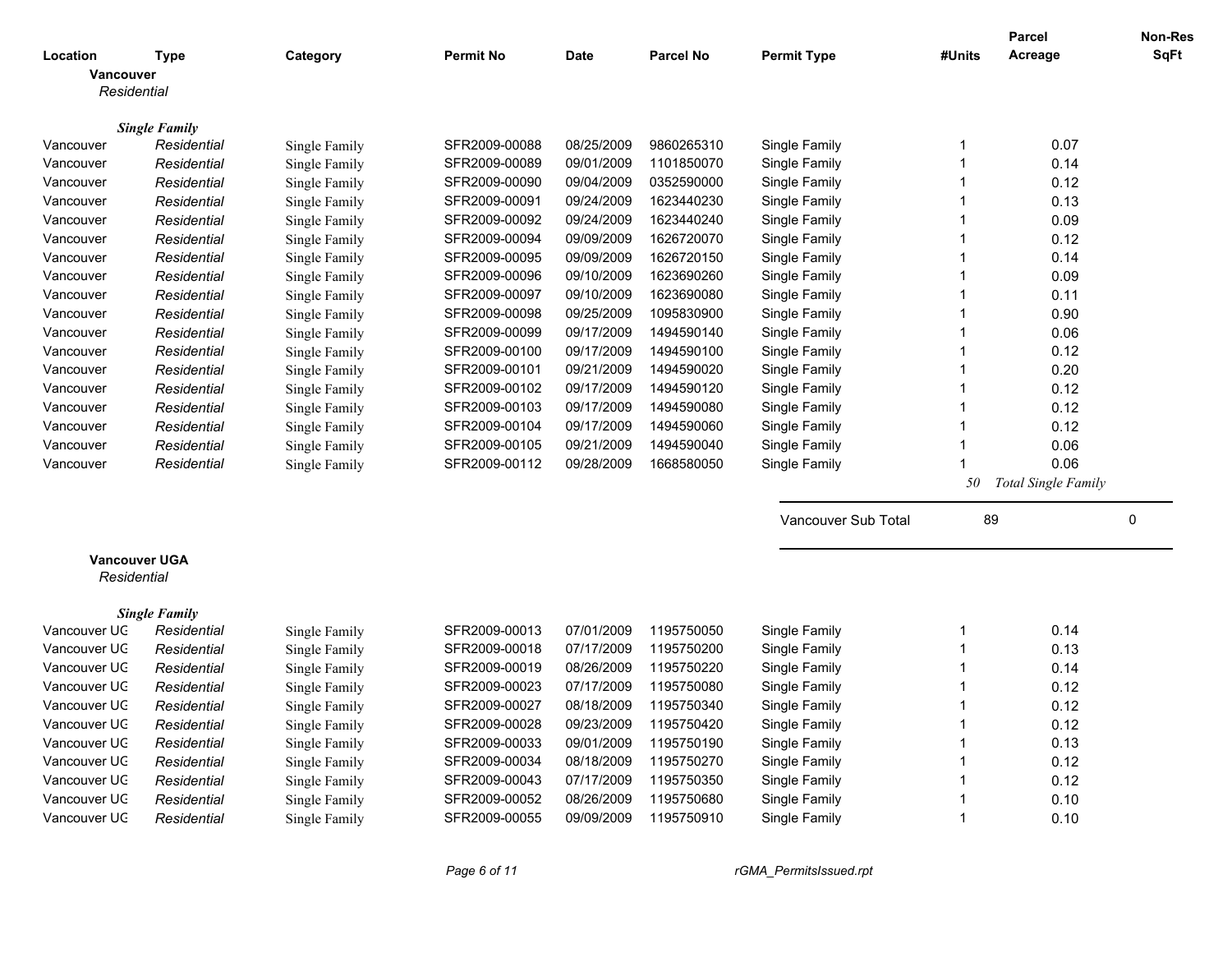|                                                 |                      |               |                  |             |                  |                    |                         | <b>Parcel</b> | Non-Res |
|-------------------------------------------------|----------------------|---------------|------------------|-------------|------------------|--------------------|-------------------------|---------------|---------|
| Location<br><b>Vancouver UGA</b><br>Residential | <b>Type</b>          | Category      | <b>Permit No</b> | <b>Date</b> | <b>Parcel No</b> | <b>Permit Type</b> | #Units                  | Acreage       | SqFt    |
|                                                 |                      |               |                  |             |                  |                    |                         |               |         |
|                                                 | <b>Single Family</b> |               |                  |             |                  |                    |                         |               |         |
| Vancouver UC                                    | Residential          | Single Family | SFR2009-00058    | 09/09/2009  | 1195750890       | Single Family      | -1                      | 0.11          |         |
| Vancouver UC                                    | Residential          | Single Family | SFR2009-00067    | 09/01/2009  | 1195750600       | Single Family      | $\overline{\mathbf{1}}$ | 0.12          |         |
| Vancouver UC                                    | Residential          | Single Family | SFR2009-00068    | 08/26/2009  | 1195750700       | Single Family      | $\overline{\mathbf{1}}$ | 0.10          |         |
| Vancouver UC                                    | Residential          | Single Family | SFR2009-00072    | 09/01/2009  | 1195750880       | Single Family      | $\overline{1}$          | 0.11          |         |
| Vancouver UC                                    | Residential          | Single Family | SFR2009-00077    | 09/01/2009  | 1195750650       | Single Family      | -1                      | 0.11          |         |
| Vancouver UC                                    | Residential          | Single Family | SFR2009-00078    | 09/22/2009  | 1195750670       | Single Family      | $\overline{1}$          | 0.10          |         |
| Vancouver UC                                    | Residential          | Single Family | SFR2009-00079    | 08/26/2009  | 1195750750       | Single Family      | $\overline{\mathbf{1}}$ | 0.10          |         |
| Vancouver UC                                    | Residential          | Single Family | SFR2009-00081    | 09/04/2009  | 1195750790       | Single Family      | $\overline{\mathbf{1}}$ | 0.10          |         |
| Vancouver UC                                    | Residential          | Single Family | SFR2009-00086    | 08/26/2009  | 1195750770       | Single Family      | $\overline{1}$          | 0.10          |         |
| Vancouver UC                                    | Residential          | Single Family | SFR2009-00098    | 07/07/2009  | 9860257890       | Single Family      | $\overline{1}$          | 0.16          |         |
| Vancouver UC                                    | Residential          | Single Family | SFR2009-00119    | 09/25/2009  | 9860260900       | Single Family      | $\overline{\mathbf{1}}$ | 0.13          |         |
| Vancouver UC                                    | Residential          | Single Family | SFR2009-00120    | 09/09/2009  | 9860260920       | Single Family      | $\overline{\mathbf{1}}$ | 0.39          |         |
| Vancouver UC                                    | Residential          | Single Family | SFR2009-00157    | 07/28/2009  | 1889360640       | Single Family      | -1                      | 0.18          |         |
| Vancouver UC                                    | Residential          | Single Family | SFR2009-00162    | 07/30/2009  | 1178951400       | Single Family      | $\overline{1}$          | 2.48          |         |
| Vancouver UC                                    | Residential          | Single Family | SFR2009-00194    | 09/24/2009  | 1182300540       | Single Family      | 1                       | 0.15          |         |
| Vancouver UC                                    | Residential          | Single Family | SFR2009-00197    | 07/10/2009  | 1058920040       | Single Family      | $\overline{1}$          | 0.13          |         |
| Vancouver UC                                    | Residential          | Single Family | SFR2009-00198    | 07/10/2009  | 1058920080       | Single Family      | 1                       | 0.15          |         |
| Vancouver UC                                    | Residential          | Single Family | SFR2009-00199    | 07/10/2009  | 1058920060       | Single Family      | $\overline{\mathbf{1}}$ | 0.15          |         |
| Vancouver UC                                    | Residential          | Single Family | SFR2009-00200    | 08/05/2009  | 1819080080       | Single Family      | $\overline{1}$          | 0.23          |         |
| Vancouver UC                                    | Residential          | Single Family | SFR2009-00203    | 07/17/2009  | 2003371140       | Single Family      | $\overline{\mathbf{1}}$ | 0.23          |         |
| Vancouver UC                                    | Residential          | Single Family | SFR2009-00204    | 07/06/2009  | 2006070620       | Single Family      | $\overline{1}$          | 0.21          |         |
| Vancouver UC                                    | Residential          | Single Family | SFR2009-00206    | 09/10/2009  | 1052600840       | Single Family      | $\overline{\mathbf{1}}$ | 0.14          |         |
| Vancouver UC                                    | Residential          | Single Family | SFR2009-00218    | 07/01/2009  | 1643111460       | Single Family      | $\overline{\mathbf{1}}$ | 0.25          |         |
| Vancouver UC                                    | Residential          | Single Family | SFR2009-00221    | 07/13/2009  | 1568430060       | Single Family      | -1                      | 0.14          |         |
| Vancouver UC                                    | Residential          | Single Family | SFR2009-00222    | 07/17/2009  | 2003370540       | Single Family      | $\overline{1}$          | 0.23          |         |
| Vancouver UC                                    | Residential          | Single Family | SFR2009-00223    | 07/17/2009  | 2003371220       | Single Family      | $\overline{1}$          | 0.23          |         |
| Vancouver UC                                    | Residential          | Single Family | SFR2009-00224    | 07/16/2009  | 1464490160       | Single Family      | $\overline{\mathbf{1}}$ | 0.22          |         |
| Vancouver UC                                    | Residential          | Single Family | SFR2009-00226    | 07/14/2009  | 9860264730       | Single Family      | $\overline{\mathbf{1}}$ | 0.14          |         |
| Vancouver UC                                    | Residential          | Single Family | SFR2009-00229    | 07/06/2009  | 9860260770       | Single Family      | $\overline{\mathbf{1}}$ | 0.13          |         |
| Vancouver UC                                    | Residential          | Single Family | SFR2009-00231    | 07/27/2009  | 1607580580       | Single Family      | $\overline{1}$          | 0.07          |         |
| Vancouver UC                                    | Residential          | Single Family | SFR2009-00232    | 07/27/2009  | 1607580620       | Single Family      | $\overline{\mathbf{1}}$ | 0.07          |         |
| Vancouver UC                                    | Residential          | Single Family | SFR2009-00237    | 07/27/2009  | 1607580600       | Single Family      | $\overline{1}$          | 0.05          |         |
| Vancouver UC                                    | Residential          | Single Family | SFR2009-00245    | 07/27/2009  | 9860260890       | Single Family      | $\overline{1}$          | 0.12          |         |
| Vancouver UC                                    | Residential          | Single Family | SFR2009-00249    | 07/24/2009  | 1542100020       | Single Family      | 1                       | 0.24          |         |
| Vancouver UC                                    | Residential          | Single Family | SFR2009-00250    | 07/27/2009  | 1539780000       | Single Family      | $\overline{1}$          | 0.29          |         |
| Vancouver UC                                    | Residential          | Single Family | SFR2009-00254    | 07/21/2009  | 2003510040       | Single Family      | -1                      | 0.19          |         |
| Vancouver UC                                    | Residential          | Single Family | SFR2009-00255    | 08/05/2009  | 0995350660       | Single Family      | -1                      | 0.11          |         |
|                                                 |                      |               |                  |             |                  |                    |                         |               |         |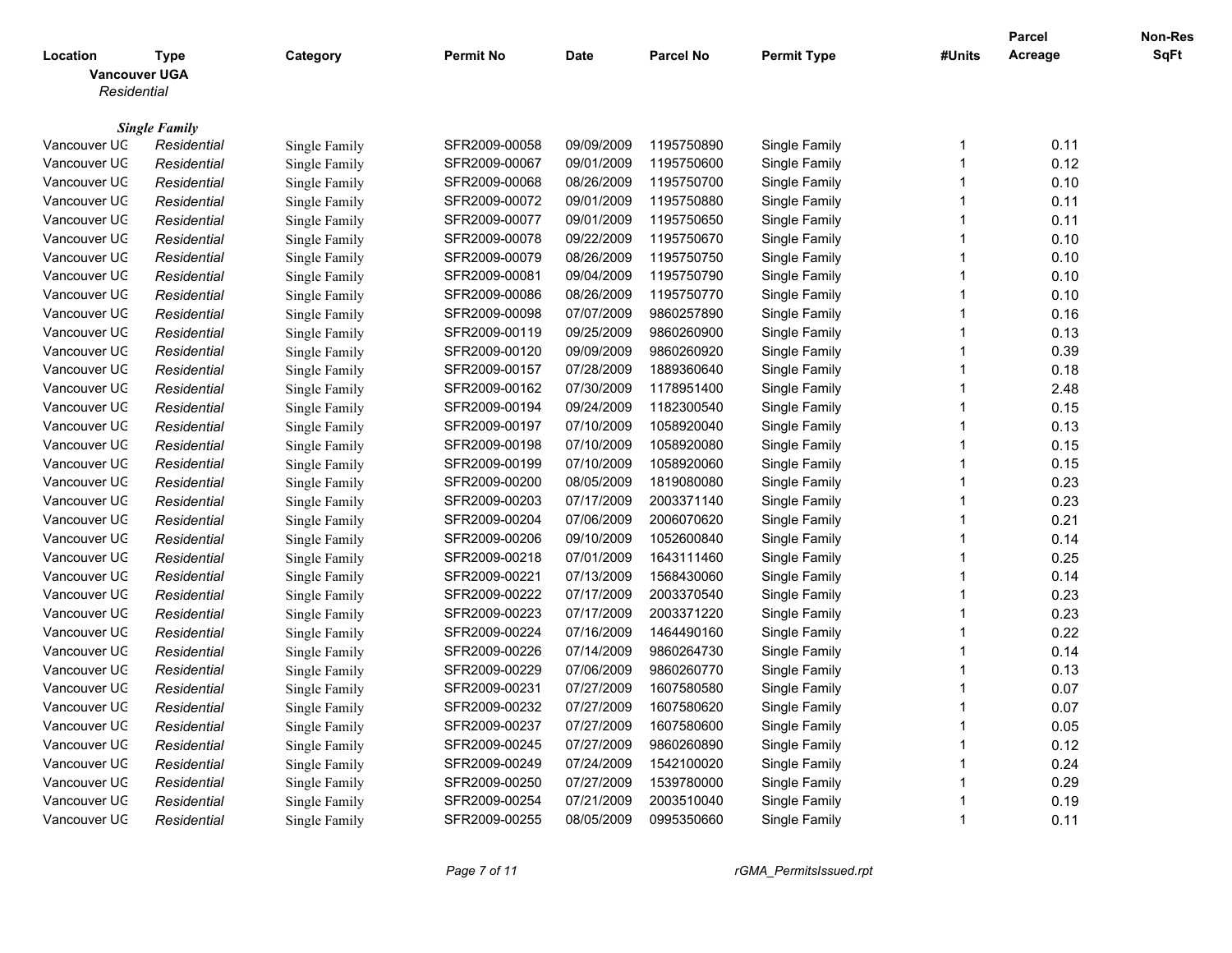|                                                 |                      |               |                  |             |                  |                    |                         | <b>Parcel</b> | Non-Res     |
|-------------------------------------------------|----------------------|---------------|------------------|-------------|------------------|--------------------|-------------------------|---------------|-------------|
| Location<br><b>Vancouver UGA</b><br>Residential | <b>Type</b>          | Category      | <b>Permit No</b> | <b>Date</b> | <b>Parcel No</b> | <b>Permit Type</b> | #Units                  | Acreage       | <b>SqFt</b> |
|                                                 | <b>Single Family</b> |               |                  |             |                  |                    |                         |               |             |
| Vancouver UC                                    | Residential          | Single Family | SFR2009-00256    | 08/05/2009  | 0995350960       | Single Family      | -1                      | 0.12          |             |
| Vancouver UC                                    | Residential          | Single Family | SFR2009-00257    | 07/07/2009  | 9860258030       | Single Family      | $\overline{1}$          | 0.15          |             |
| Vancouver UC                                    | Residential          | Single Family | SFR2009-00258    | 08/07/2009  | 9860258080       | Single Family      | $\overline{\mathbf{1}}$ | 0.14          |             |
| Vancouver UC                                    | Residential          | Single Family | SFR2009-00261    | 08/27/2009  | 1897780240       | Single Family      | $\overline{\mathbf{1}}$ | 0.14          |             |
| Vancouver UC                                    | Residential          | Single Family | SFR2009-00264    | 08/07/2009  | 9860258000       | Single Family      | -1                      | 0.14          |             |
| Vancouver UC                                    | Residential          | Single Family | SFR2009-00270    | 08/13/2009  | 9860258070       | Single Family      | $\overline{1}$          | 0.18          |             |
| Vancouver UC                                    | Residential          | Single Family | SFR2009-00271    | 07/24/2009  | 1991080000       | Single Family      | $\overline{1}$          | 0.72          |             |
| Vancouver UC                                    | Residential          | Single Family | SFR2009-00272    | 07/27/2009  | 9860260910       | Single Family      | $\overline{1}$          | 0.13          |             |
| Vancouver UC                                    | Residential          | Single Family | SFR2009-00273    | 08/07/2009  | 9860260780       | Single Family      | $\overline{1}$          | 0.14          |             |
| Vancouver UC                                    | Residential          | Single Family | SFR2009-00274    | 08/03/2009  | 1889360240       | Single Family      | $\overline{\mathbf{1}}$ | 0.25          |             |
| Vancouver UC                                    | Residential          | Single Family | SFR2009-00275    | 09/03/2009  | 2003370040       | Single Family      | $\overline{1}$          | 0.23          |             |
| Vancouver UC                                    | Residential          | Single Family | SFR2009-00278    | 08/12/2009  | 1854410360       | Single Family      | $\overline{1}$          | 0.21          |             |
| Vancouver UC                                    | Residential          | Single Family | SFR2009-00280    | 08/05/2009  | 0995350640       | Single Family      | $\overline{1}$          | 0.13          |             |
| Vancouver UC                                    | Residential          | Single Family | SFR2009-00282    | 09/16/2009  | 9860260820       | Single Family      | $\overline{1}$          | 0.17          |             |
| Vancouver UC                                    | Residential          | Single Family | SFR2009-00286    | 08/21/2009  | 9860260860       | Single Family      | $\overline{1}$          | 0.16          |             |
| Vancouver UC                                    | Residential          | Single Family | SFR2009-00287    | 09/24/2009  | 9860260880       | Single Family      | $\overline{\mathbf{1}}$ | 0.12          |             |
| Vancouver UC                                    | Residential          | Single Family | SFR2009-00288    | 09/02/2009  | 9860260930       | Single Family      | $\overline{1}$          | 0.13          |             |
| Vancouver UC                                    | Residential          | Single Family | SFR2009-00291    | 08/03/2009  | 1897470200       | Single Family      | $\overline{1}$          | 0.17          |             |
| Vancouver UC                                    | Residential          | Single Family | SFR2009-00292    | 08/26/2009  | 1865920220       | Single Family      | $\overline{1}$          | 0.12          |             |
| Vancouver UC                                    | Residential          | Single Family | SFR2009-00295    | 08/04/2009  | 1889360200       | Single Family      | $\overline{1}$          | 0.19          |             |
| Vancouver UC                                    | Residential          | Single Family | SFR2009-00296    | 09/02/2009  | 1722000090       | Single Family      | $\overline{1}$          | 0.15          |             |
| Vancouver UC                                    | Residential          | Single Family | SFR2009-00297    | 09/11/2009  | 2005450320       | Single Family      | $\overline{\mathbf{1}}$ | 0.29          |             |
| Vancouver UC                                    | Residential          | Single Family | SFR2009-00299    | 09/02/2009  | 1722000060       | Single Family      | $\overline{\mathbf{1}}$ | 0.18          |             |
| Vancouver UC                                    | Residential          | Single Family | SFR2009-00300    | 09/02/2009  | 1722000040       | Single Family      | $\overline{\mathbf{1}}$ | 0.18          |             |
| Vancouver UC                                    | Residential          | Single Family | SFR2009-00301    | 09/09/2009  | 1865920280       | Single Family      | $\overline{1}$          | 0.14          |             |
| Vancouver UC                                    | Residential          | Single Family | SFR2009-00302    | 08/12/2009  | 1195750730       | Single Family      | $\overline{\mathbf{1}}$ | 0.11          |             |
| Vancouver UC                                    | Residential          | Single Family | SFR2009-00304    | 08/31/2009  | 1195750310       | Single Family      | $\overline{1}$          | 0.12          |             |
| Vancouver UC                                    | Residential          | Single Family | SFR2009-00305    | 09/29/2009  | 2003370640       | Single Family      | $\overline{1}$          | 0.23          |             |
| Vancouver UC                                    | Residential          | Single Family | SFR2009-00307    | 08/21/2009  | 1566960020       | Single Family      | $\overline{1}$          | 0.11          |             |
| Vancouver UC                                    | Residential          | Single Family | SFR2009-00308    | 08/17/2009  | 2006100020       | Single Family      | $\overline{1}$          | 0.23          |             |
| Vancouver UC                                    | Residential          | Single Family | SFR2009-00309    | 09/22/2009  | 0995350680       | Single Family      | $\overline{\mathbf{1}}$ | 0.11          |             |
| Vancouver UC                                    | Residential          | Single Family | SFR2009-00311    | 09/18/2009  | 1872280050       | Single Family      | $\overline{1}$          | 0.17          |             |
| Vancouver UC                                    | Residential          | Single Family | SFR2009-00313    | 08/28/2009  | 1464490040       | Single Family      | $\overline{1}$          | 0.18          |             |
| Vancouver UC                                    | Residential          | Single Family | SFR2009-00316    | 09/02/2009  | 1540360030       | Single Family      | $\overline{1}$          | 0.11          |             |
| Vancouver UC                                    | Residential          | Single Family | SFR2009-00318    | 09/17/2009  | 1566960100       | Single Family      | $\overline{1}$          | 0.10          |             |
| Vancouver UC                                    | Residential          | Single Family | SFR2009-00319    | 09/01/2009  | 1871170020       | Single Family      | $\overline{1}$          | 0.14          |             |
| Vancouver UC                                    | Residential          | Single Family | SFR2009-00320    | 09/02/2009  | 9860260810       | Single Family      | -1                      | 0.41          |             |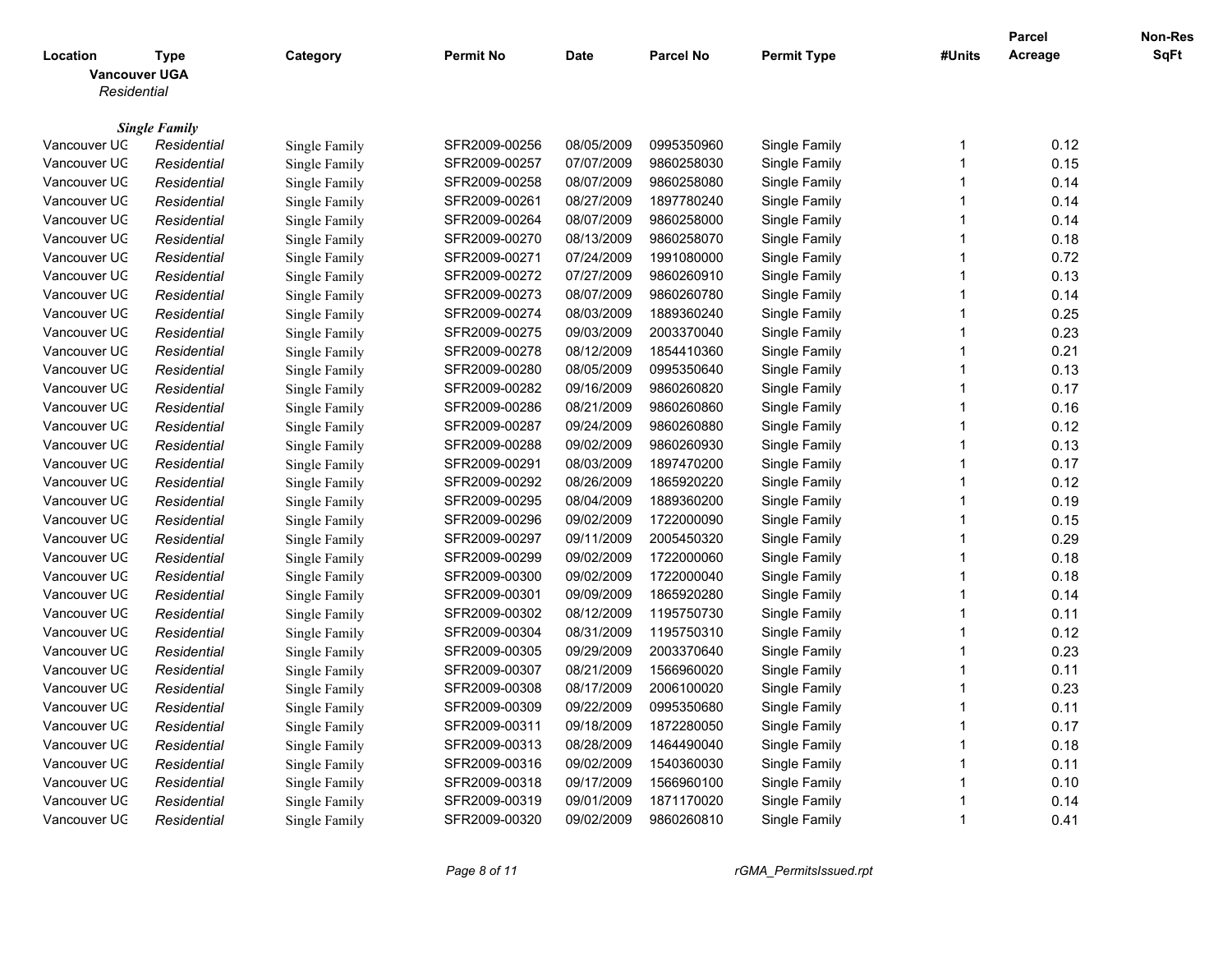| Location<br>Residential | Type<br><b>Vancouver UGA</b> | Category      | <b>Permit No</b> | <b>Date</b> | <b>Parcel No</b> | <b>Permit Type</b> | #Units | Parcel<br>Acreage          | Non-Res<br>SqFt |
|-------------------------|------------------------------|---------------|------------------|-------------|------------------|--------------------|--------|----------------------------|-----------------|
|                         | <b>Single Family</b>         |               |                  |             |                  |                    |        |                            |                 |
| Vancouver UC            | Residential                  | Single Family | SFR2009-00322    | 09/23/2009  | 0975000040       | Single Family      |        | 0.13                       |                 |
| Vancouver UC            | Residential                  | Single Family | SFR2009-00323    | 09/17/2009  | 1566960220       | Single Family      |        | 0.10                       |                 |
| Vancouver UC            | Residential                  | Single Family | SFR2009-00325    | 09/09/2009  | 1859600240       | Single Family      |        | 0.17                       |                 |
| Vancouver UC            | Residential                  | Single Family | SFR2009-00327    | 09/18/2009  | 1865920100       | Single Family      |        | 0.15                       |                 |
| Vancouver UC            | Residential                  | Single Family | SFR2009-00329    | 09/25/2009  | 1889360540       | Single Family      |        | 0.18                       |                 |
| Vancouver UC            | Residential                  | Single Family | SFR2009-00332    | 09/16/2009  | 9860257910       | Single Family      |        | 0.28                       |                 |
| Vancouver UC            | Residential                  | Single Family | SFR2009-00334    | 09/29/2009  | 1859600260       | Single Family      |        | 0.18                       |                 |
| Vancouver UC            | Residential                  | Single Family | SFR2009-00335    | 09/28/2009  | 1897680050       | Single Family      |        | 0.13                       |                 |
| Vancouver UC            | Residential                  | Single Family | SFR2009-00336    | 09/28/2009  | 1897680010       | Single Family      |        | 0.14                       |                 |
| Vancouver UC            | Residential                  | Single Family | SFR2009-00338    | 09/22/2009  | 1897470280       | Single Family      |        | 0.13                       |                 |
| Vancouver UC            | Residential                  | Single Family | SFR2009-00339    | 09/22/2009  | 1897470220       | Single Family      |        | 0.16                       |                 |
| Vancouver UC            | Residential                  | Single Family | SFR2009-00350    | 09/29/2009  | 1894920160       | Single Family      |        | 0.22                       |                 |
| Vancouver UC            | Residential                  | Single Family | SFR2009-00353    | 09/29/2009  | 2006100120       | Single Family      |        | 0.23                       |                 |
| Vancouver UC            | Residential                  | Single Family | SFR2009-00355    | 09/29/2009  | 1040700280       | Single Family      |        | 0.26                       |                 |
|                         |                              |               |                  |             |                  |                    | 99     | <b>Total Single Family</b> |                 |

Vancouver UGA Sub Total 99 0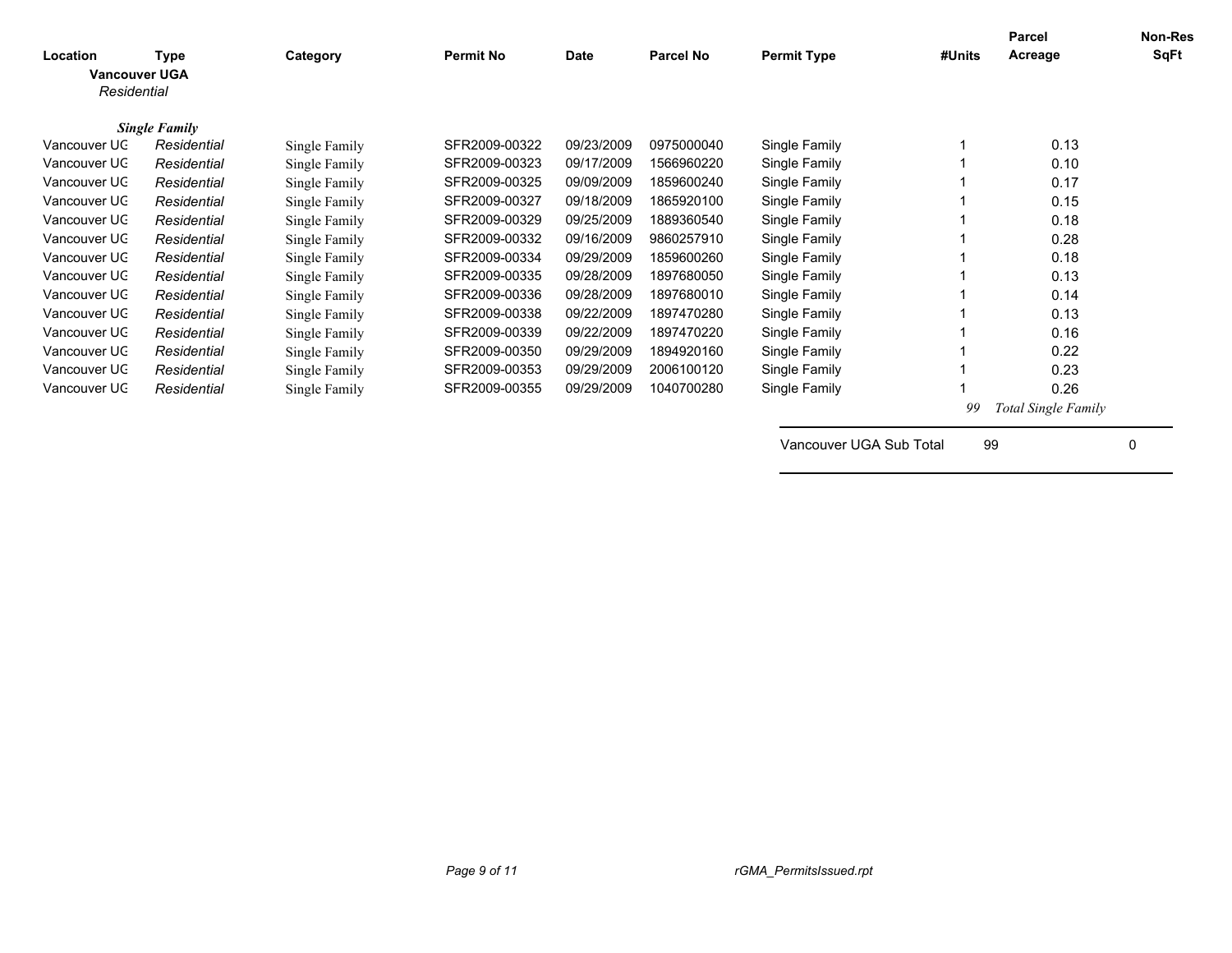| Location<br>Washougal | <b>Type</b><br>Residential | Category      | <b>Permit No</b> | <b>Date</b> | <b>Parcel No</b> | <b>Permit Type</b>  | #Units | <b>Parcel</b><br>Acreage   | <b>Non-Res</b><br>SqFt |
|-----------------------|----------------------------|---------------|------------------|-------------|------------------|---------------------|--------|----------------------------|------------------------|
|                       | <b>Single Family</b>       |               |                  |             |                  |                     |        |                            |                        |
| Washougal             | Residential                | Single Family | 9040034          | 07/01/2009  | 1341403600       | Single Family       |        | 0.14                       |                        |
| Washougal             | Residential                | Single Family | 9050030          | 08/11/2009  | 1283580160       | Single Family       |        | 0.22                       |                        |
| Washougal             | Residential                | Single Family | 9070002          | 07/15/2009  | 1341403860       | Single Family       |        | 0.17                       |                        |
| Washougal             | Residential                | Single Family | 9070006          | 07/16/2009  | 1315300020       | Single Family       |        | 0.14                       |                        |
| Washougal             | Residential                | Single Family | 9070014          | 09/04/2009  | 1323490920       | Single Family       |        | 0.17                       |                        |
| Washougal             | Residential                | Single Family | 9070025          | 07/30/2009  | 1341403520       | Single Family       |        | 0.16                       |                        |
| Washougal             | Residential                | Single Family | 9080002          | 08/11/2009  | 1314320200       | Single Family       |        | 0.16                       |                        |
| Washougal             | Residential                | Single Family | 9080011          | 08/17/2009  | 1325910840       | Single Family       |        | 0.17                       |                        |
| Washougal             | Residential                | Single Family | 9090007          | 09/30/2009  | 1283581260       | Single Family       |        | 0.19                       |                        |
|                       |                            |               |                  |             |                  |                     | 9      | <b>Total Single Family</b> |                        |
|                       |                            |               |                  |             |                  | Washougal Sub Total | 9      |                            | 0                      |